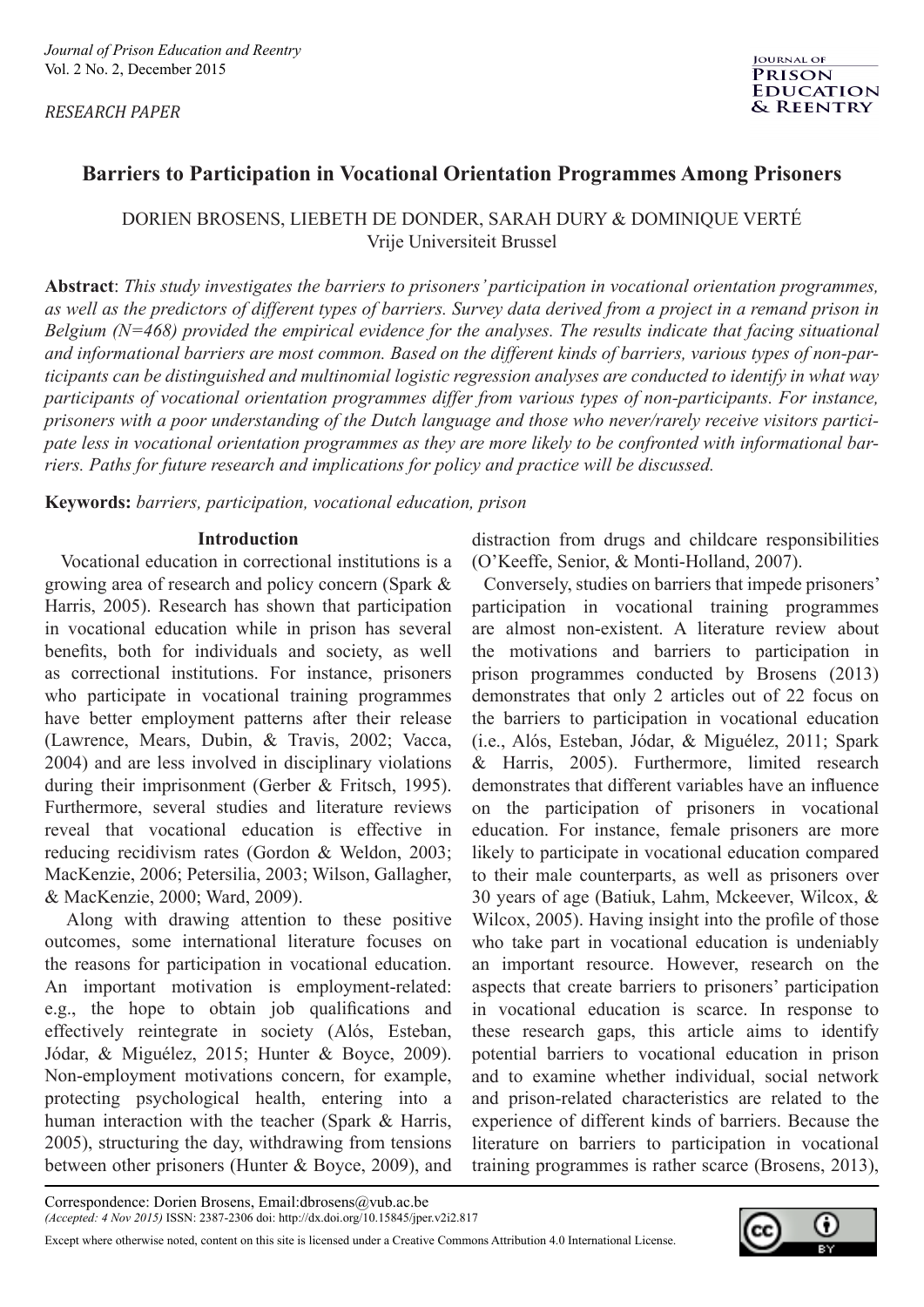this article starts with a discussion of the literature on the barriers that people experience when considering participation in adult education outside prison (e.g., Cross, 1981; Darkenwald & Merriam, 1982; Flynn, Brown, Johnson, & Rodger, 2011; Johnstone & Rivera, 1965). Afterwards, this framework is used to present the available literature on barriers to participation in vocational education while in prison.

# *Barriers to participation in adult education outside prison*

 Several researchers have investigated the barriers to participation in adult education in the general population (Cross, 1981; Darkenwald & Merriam, 1982; Flynn et al., 2011; Johnstone & Rivera, 1965). The first study on the reasons for non-participation was conducted by Johnstone and Rivera (1965), who divided the reasons into two categories: internal and external barriers. The internal barriers are grounded in the person's attitude towards learning (*dispositional factors*), while the external barriers go beyond the individual's situation or control (*situational barriers*). *Dispositional barriers* are sometimes called psychosocial barriers, referring to individual beliefs, values, and attitudes that obstruct participation in organised learning activities. Examples are lack of interest, feeling too old to learn, being tired of school, and not enjoying studying (Darkenwald & Merriam, 1982). Dispositional barriers are also called motivational hindrances (Flynn et al., 2011) or attitudinal barriers (Darkenwald & Merriam, 1982). *Situational barriers* are unique to an individual and are usually beyond the control of the educational institution (Bunyan & Jordan, 2005; Hardin, 2008). A lack of financial support to enrol in an educational course (Hardin, 2008; Johnstone & Rivera, 1965) and family or time commitments (Cross, 1981) are examples of situational barriers.

 Cross (1981) builds further on this framework and adds *institutional barriers* as part of external barriers, indicating that some adults are excluded from participating in educational activities due to practices and procedures linked to the institution and the educational programmes itself (Flynn et al., 2011). The institutional barriers are divided into five categories: (1) scheduling problems, (2) problems with location or transportation, (3) lack of interesting, practical or relevant courses, (4) procedural problems and time requirements, (5) and lack of information about the programmes and procedures (Cross, 1981). Darkenwald & Merriam (1982), however, consider the latter, *informational barriers,* as a distinct category because informational barriers are more than a failure

in communicating information about the learning opportunities. It also involves the failure of adults to seek and use the available information.

 Limited research has investigated the various characteristics that influence how the different kinds of barriers are experienced. Younger adults and women experience more situational barriers (Johnstone & Rivera, 1965), while older adults report more dispositional barriers (Johnstone & Rivera, 1965; Rubenson & Desjardins, 2009). Regarding socioeconomic status, adults with a low socio-economic status experience more situational barriers (Johnstone & Rivera, 1965), whereas adults with a higher socio-economic status more frequently experience dispositional barriers (Johnstone & Rivera, 1965; Rubenson & Desjardins, 2009). Unfortunately, no research papers were found which address the characteristics that influence institutional and/or informational barriers.

# *Barriers to participation in vocational training in prison*

 Previous studies have applied the above-described framework to present the literature on barriers that people experience when considering participation in different forms of education (e.g., higher education - Hardin, 2008; education programmes designed for older people - Bunyan & Jordan, 2005; distance learning - Tello, 2007). Although vocational training programmes in prison can be considered a specific form of education (Batiuk et al., 2005; Gordon & Weldon, 2003; Vacca, 2004), this barrier-framework has not yet been applied to vocational training in prison.

 There are only limited numbers of scholars who pay attention to the barriers to participation in vocational training that prisoners experience, and if they do so, mainly institutional barriers are examined. Examples are a lack of available staff and resources (O'Keeffe et al., 2007), a lack of integration between vocational training and prison work (Callan & Gardner, 2005; O'Keeffe et al., 2007), long waiting lists and getting no answer to their application (Westrheim & Manger, 2014). In addition, prisoners can face a lack of information about the available opportunities of vocational education in prison (O'Keeffe et al., 2007; Westrheim & Manger, 2014).

 Situational barriers are also discussed in the literature. Prisoners' uncertainty of being able to complete a course due to transfer to another prison or early release can lead to non-participation (Callan & Gardner, 2005). Also, being disadvantaged in terms of participation opportunities due to serving a short sentence (Alós et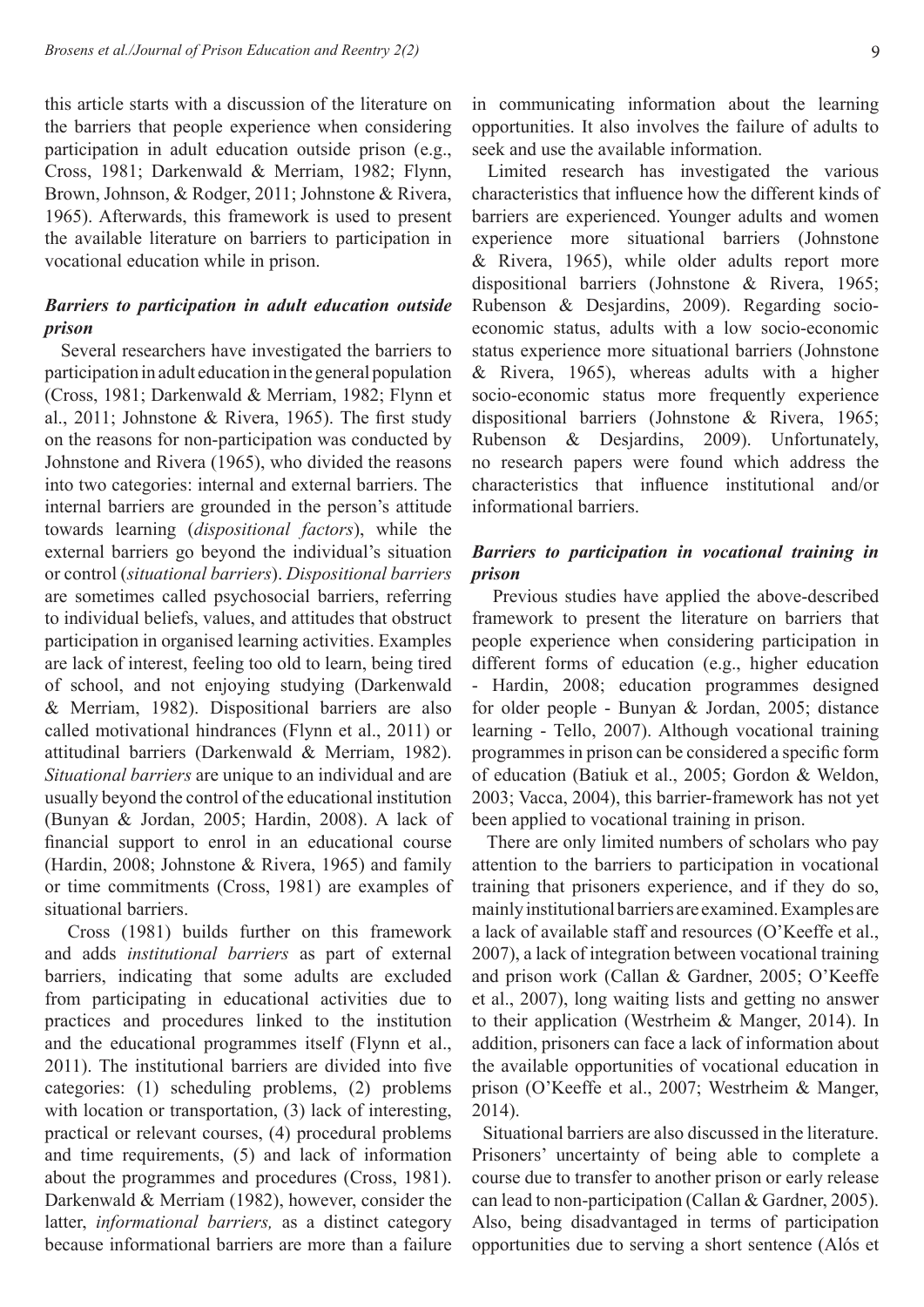al., 2015; O'Keeffe et al., 2007) can be considered an example of a situational barrier. When someone is in prison for a short time, it is difficult to get involved in vocational education and consequently it is unlikely that their mind-set changes, which means that these prisoners may be at greater risk of returning to their previous lifestyle (O'Keeffe et al., 2007). While reviewing the literature on vocational education in prison, research on dispositional barriers was not found.

 Research has shown that the prison population varies in terms of gender, age, length of incarceration, etc. and that these factors may influence and differentiate the educational motives of prisoners (Manger, Eikeland, Diseth, Hetland, & Asbjørnsen, 2010). Unfortunately, we found no studies concerning the influence of these variables on the experience of prisoners' barriers to participation in vocational education.

## **Aim**

Having examined the literature on barriers to participation in vocational training, evidence has been obtained that the existing research is scarce. In response to this, our study wants to contribute to a deeper understanding of this topic. More information about the available forms of vocational education can be found in the description of the measures. However, as our research took place within the context of a remand prison where most of the people await trial, the forms of vocational training were limited. For instance, there were no professionally oriented courses like brick laying, painting or cooking. Consequently, we will use the expression 'vocational orientation programmes' instead of 'vocational education' throughout the article.

The aim of the study is threefold. First, it investigates which types of barriers hinder prisoners' participation in vocational orientation programmes. Second, different types of non-participants are described based on the overriding importance of the different kinds of barriers. Third, research on barriers to participation in adult education has shown that there are differences in the types of barriers to persons in a different life cycle or social position (e.g., age, gender, socio-economic position – Johnstone & Rivera, 1965). However, to our knowledge, this has never been investigated for vocational education in prison. As such this study aims to investigate which variables predict the experience of the different types of barriers. Consequently, this study seeks to answer three research questions:

- (1) What barriers to participation in vocational orientation programmes do prisoners experience?
- (2) Which types of non-participants can be distinguished based on the different kinds of barriers?

(3) On which factors (i.e., individual, social network and prison-related features) do the different types of nonparticipants differ from participants of vocational orientation programmes?

## **Methodology**

## *Participants*

The research took place in one remand prison in Flanders (Belgium). The goal was to question the whole prison population  $(N=677)$ , however 20 prisoners were not able to participate (e.g., being under a special security regime, staying in the hospital, being in the isolation cell, having the status of semi-liberty). Among the 657 prisoners who were able to take part, 486 volunteered to participate in the study, which represents a response rate of 73.9%.

The majority of the respondents were male (88.9%), which reflects more or less the make up of the prison population in the prison of Antwerp. In 2012 (when the data collection took place), 91.6% of the prisoners were male, while 8.4% were female prisoners. The percentage of female prisoners in the prison of Antwerp is higher compared to the national average. On a national level, 4% of the prisoners were female and they are spread over 7 correctional institutions (FOD Justice, 2013). Prisoners were aged between 18 and 67 years and the mean age was 33 years (*SD*= 10.50). 39.6% had the Belgian nationality, 28.9% had another European nationality and 31.5% a non-European nationality. Half of the respondents reported they had a good understanding of the Dutch language, 28.0% a little and 21.9% not at all. Regarding educational attainment, respondents had completed on average 10.2 years of school (kindergarten excluded) (*SD*= 3.99). Looking at the professional status before imprisonment, 30.7% had a job, 26.1% was unemployed, 15.7% worked outside the labour force, and 6.8% was disabled or on sick leave. The others (20.7%) were on career break, a househusband, retired, taking classes or on maternity leave.

### *Procedures*

This study is part of a larger research project concerning participation in prison programmes (i.e., vocational orientation programmes, educational courses, sport activities, library, socio-cultural training courses, and mental health care) and the reasons for (non-) participation. The survey was undertaken in October 2012 and about 20 volunteers (e.g., activity organisers and members of the University) assisted with the data collection. The questionnaire was administered by selfadministration or face-to-face interviews (in the case of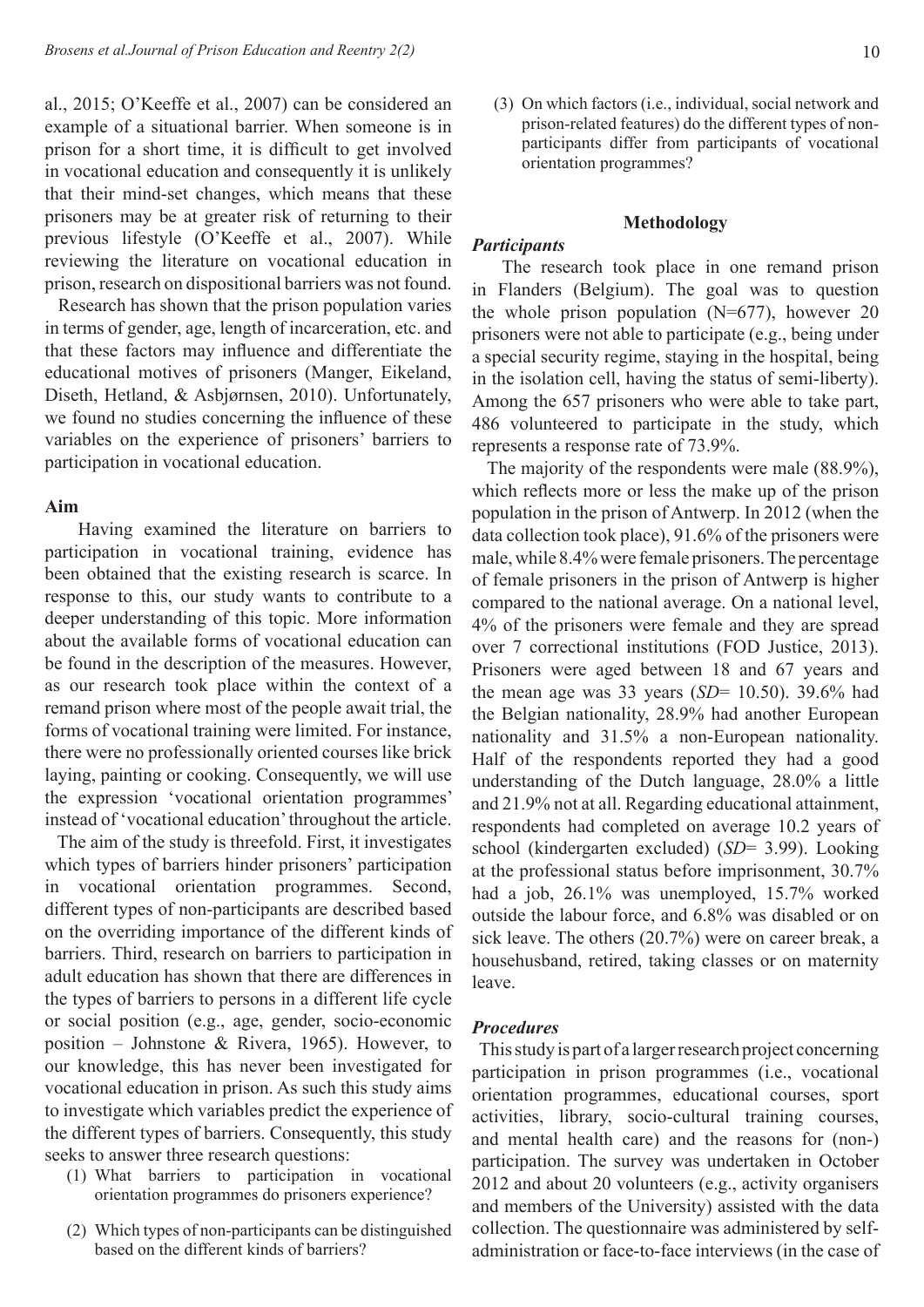less literate prisoners) in a classroom. Because of the great amount of foreign nationals in Belgian prisons (Snacken, 2007), it was important to anticipate possible language barriers (Slotboom, Kruttschnitt, Bijleveld, & Menting, 2011). Therefore, the questionnaire was made available in 13 languages: Albanian, Arabic, Dutch, English, Farsi, French, German, Italian, Polish, Romanian, Russian, Spanish, and Turkish.

The study was approved by the Ethical Committee of the University. Participation was voluntary and without financial compensation. More information about the methodology of this study can be traced in Brosens, De Donder, Dury & Verté (2015).

### *Measures*

 *Independent variables.* To study the different types of (non-) participants, we include individual, social network and prison related features. The five individual characteristics are gender  $(0 = male, 1 = female)$ , age (measured in years), nationality  $(1 = Belgian, 2 =$ other nationality), school attainment (measured in numbers of school years without kindergarten) and understanding of Dutch (1 = very good, 2 = a little bit/ not at all). Two social network features are included: having children  $(0 = no, 1 = yes)$  and receiving visitors  $(0 = \text{rarely or never}, 1 = \text{at least once a month}).$  In addition, two prison-related features are incorporated: actual length of confinement (the entire sample ranged from less than one week to more than six months with a mean of 4.49 indicating that the majority is in prison between two and three months), and whether someone is a repeat offender  $(0 = no, 1 = yes)$ .

 *Dependent variables.* Participants were asked if they had participated in vocational orientation programmes. Two forms of vocational orientation programmes were available. First, prisoners could have individual conversations with a consultant who could help them in their search for work, orientate them to vocational training when they are released, give information about vacancies, etc. Additionally, prisoners could follow a vocational training course in a group. During this course the job market was explored, prisoners learned to build up a CV, received solicitation tips and orientation and assessment training were done. Having one conversation with a consultant or following one course was enough to be included in the participant group. As there were no professionally oriented courses available in this remand prison (e.g., painting, cooking, brick laying), we use the term 'vocational orientation programmes' instead of 'vocational education'.

Second, respondents who did not participate in vocational orientation programmes were shown 20

different *reasons for non-participation* and each respondent was asked to indicate which reasons applied to their own situation (see table 1). These reasons were based on a systematic literature review and preliminary qualitative research (i.e., 6 focus group interviews with professionals of vocational education and prisoners about the motivations and barriers to participation). Afterwards, the barriers were grouped into different categories, based on the literature on barriers to participation in adult educational courses outside prison. We distinguish the 'traditional' types of barriers: situational, dispositional and institutional (e.g., Cross, 1981; Darkenwald & Merriam, 1982). Similar to Darkenwald & Merriam (1982) we also consider the informational barriers as a separate category. Further, some items were added to the questionnaire because they were indicated during the focus group interviews, and two extra categories of barriers were formed with these items. The fifth category of barriers is the possible clash between different activities and participation in vocational orientation programmes. A last category, which is not mentioned in previous studies, is "having no need to take part". These prisoners possibly do not see a purpose or reason for participating (Desjardins, Rubenson, & Milana, 2006) as, for example, they might already have a job when released. Ultimately, we combined the different kinds of barriers with the participation variable and got a new variable with seven categories: (1) non-participants having no need to get engaged, (2) non-participants experiencing institutional barriers, (3) non-participants facing informational barriers, (4) non-participants experiencing dispositional barriers, (5) non-participants having preferences for other activities, (6) non-participants facing situational barriers, and (7) participants of vocational orientation programmes. Belonging to the first category of nonparticipants (i.e., having no need for vocational orientation programmes) does not mean that these prisoners do not experience other kinds of barriers, but first of all it is necessary that someone is in need of vocational orientation programmes to get engaged. This applies to all the other categories. For instance, prisoners who express informational barriers do not face institutional barriers, but it is possible that they also experience situational barriers. The hierarchical division of the different types of non-participants is based on group conversations with professionals to increase face validity.

## *Data analyses*

Data was analysed using SPSS 22.0. First, the frequencies of the different barriers and their division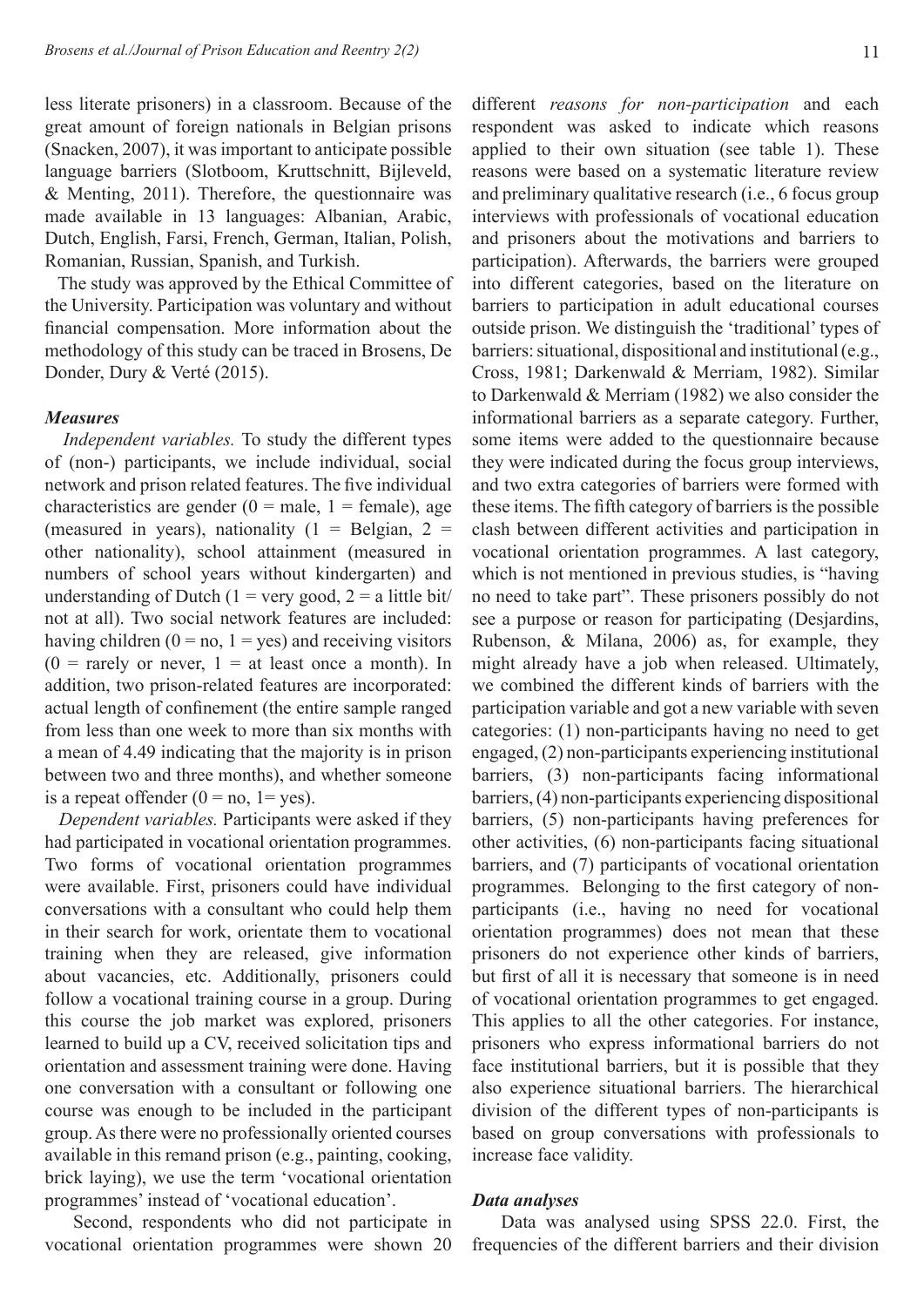into several categories are displayed. Second, bivariate analyses are conducted to see whether the different types of non-participants and participants of vocational orientation programmes differ on individual, social network and prison-related features. Chi-square tests are used for categorical variables and for variables showing statistically significant differences at a level of  $p \leq .05$ , Z-tests or column proportion tests are used to determine which categories were causing the difference. For the continuous variables, one-way ANOVA and Bonferroni post-hoc tests are performed. Third, multinomial logistic regression analyses are conducted to measure the differences between participants of vocational orientation programmes and the different types of non-participants. Only the variables that are significantly related in the bivariate analyses are included in the regression. We controlled for multicollinearity among these variables by calculating the tolerance and variance inflation factors. The significance level was set at  $p \leq 0.05$  and odds ratios are presented to indicate the size of the effects.

#### **Results**

First of all, the respondents were asked if they have participated in vocational orientation programmes. 42.1% of the respondents had at least one conversation with a consultant of the employment service or followed a vocational training course. 57.9% did not participate in vocational orientation programmes.

# *Types of barriers to participation to vocational orientation programmes*

The respondents who did not participate in vocational orientation programmes were asked to indicate which reasons for non-engagement applied to their own situation (see table 1).

 Prisoners are mostly confronted with situational (48.7%) or informational barriers (46.1%). The majority of prisoners who report situational barriers are hindered in their attempts to participate in vocational training programmes because they only recently arrived in prison, which is the second most indicated barrier in general. The most frequently cited reason for non-participation refers to the informational category of barriers: being unaware of the possibility to follow vocational education (42.1%). In addition, about 1 in 4 prisoners indicate having preferences for other activities. The most decisive reason for non-participation in this category is having preferences to go to work. Not being in need of vocational training is also indicated by 1 in 4 of the non-participants. Having a job at the time of release from prison in particular is a decisive factor.

13.9% indicated at least one institutional barrier and the most mentioned barriers are having received no answer to a report note (i.e., their request to register) and having no courses. Finally, dispositional barriers are the least mentioned category (4.3%).

### *Types of non-participants*

Ranked on hierarchal importance of the barriers, a classification of different types of non-participants is developed (see table 2).

Non-participants of group 1 have a need for vocational orientation programmes, but are confronted with situational barriers that hinder their participation (9.6%). Group 2 contains prisoners who are also in need of vocational orientation programmes, but the timing of vocational programmes clash with other activities; they have a preference for going to work, receiving visitors, going out for fresh air, etc. Prisoners have to choose between following vocational orientation programmes and doing one of these other activities (6.9%). For the prisoners belonging to group 3 of non-participants, personal barriers (e.g., do not feel like it) hinder their participation (1.2%). It is essential that prisoners have enough information about participation opportunities. 18.2% are faced with a lack of information (group 4). Group 5 contains prisoners who are in need of vocational orientation programmes, but when someone is in need, it is essential that there is an appropriate offer. 5.9% of the respondents find that it falls short here. Group 6 of non-participants are prisoners who have no need to follow vocational orientation programmes. Some of them already have a job when they will be released, do not intend to stay in Belgium or are no longer allowed to work due to illness or disability. In total, 16.0% of all the respondents belong to this category.

# *Bivariate analysis: Factors influencing the experience of the different types of barriers*

 Table 3 shows that Belgian prisoners and those with a good understanding of the Dutch language more frequently participate in vocational orientation programmes. Prisoners with another nationality and who do not master the Dutch language sufficiently more frequently report experiencing institutional and informational barriers that hinder their participation. Prisoners facing dispositional barriers have longer school careers than those who experience institutional barriers or prisoners who are not in need of vocational orientation programmes. There is also a tendency that prisoners with shorter school careers lack more frequently information about the participation opportunities than those facing dispositional barriers.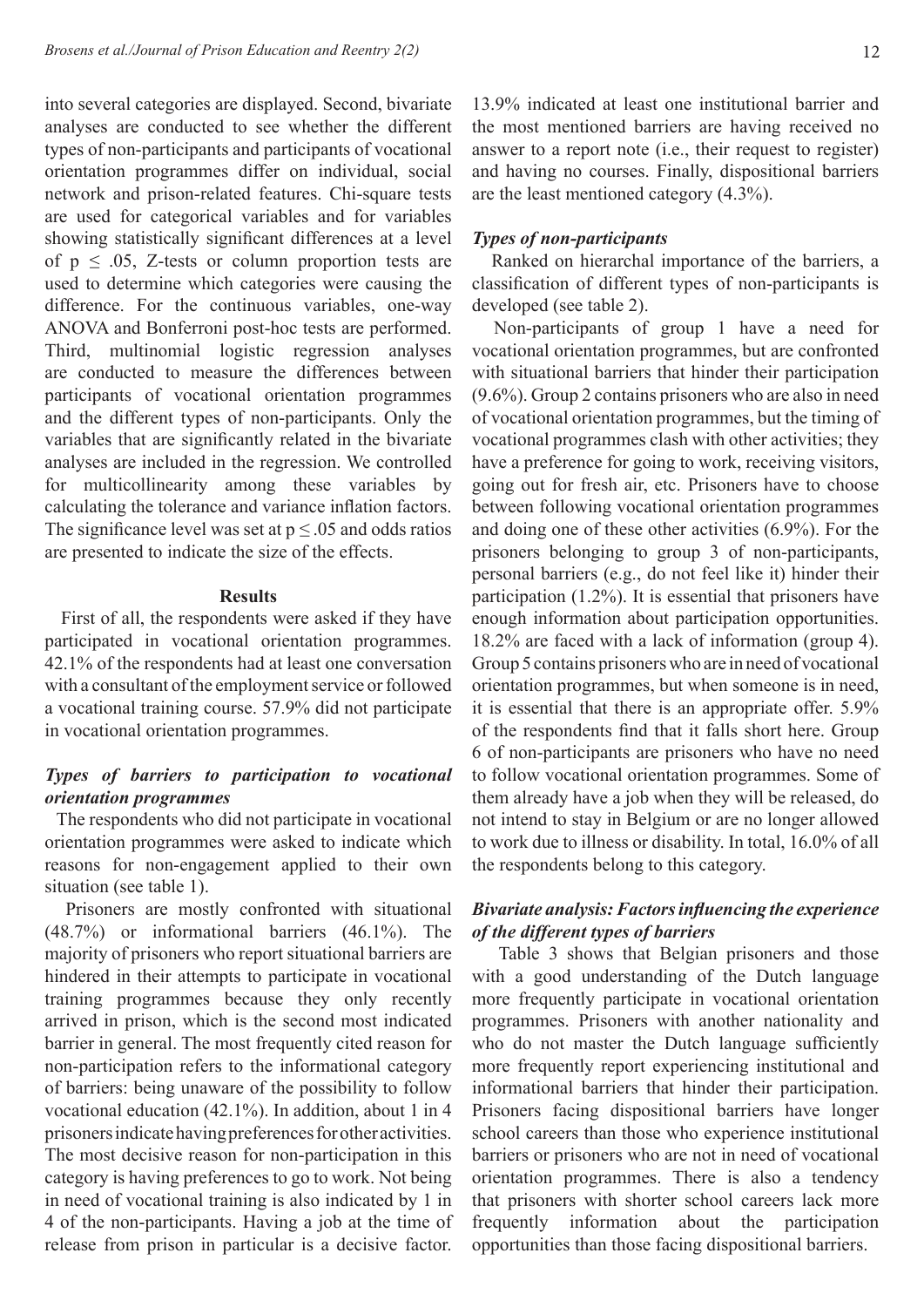| anje |
|------|
|------|

**Barriers % Situational barriers** I have only just arrived in prison 36.1 I do not know when I will be released 18.3 I cannot take training because I have not been convicted 6.5 *Subtotal 48.7* **Informational barriers** I was not aware of the possibility 42.2 I do not know how to sign up 17.4 *Subtotal 46.1* **Having other preferences** I prefer to go to work 19.1 I prefer to go see my visitors  $7.0$ I prefer to go outside for fresh air 6.1 I prefer to attend my religious service 4.8 I prefer to do something else 3.5 *Subtotal 26.1* **Being not in need** I already have a job when I am on the outside 16.1 I do not intend to stay in Belgium 8.7 I am no longer allowed to work due to illness or disability 3.0 I do not want to work 0.4 *Subtotal 26.1* **Institutional barriers** I requested to enrol, but I never received an answer 7.0 There were no courses 5.2 The subjects of the courses are not interesting 1.7 I wanted to, but the courses were fully booked 1.3 *Subtotal 13.9* **Dispositional barriers** I do not feel like it 3.0 I am too tired to participate 1.3<br>Subtotal 4.3 *Subtotal 4.3*

| Barriers to participation in vocational orientation programmes ( $n=230$ ) |  |  |  |
|----------------------------------------------------------------------------|--|--|--|
|                                                                            |  |  |  |

 Concerning social network features, prisoners who receive visitors on a regular basis take more part in vocational training programmes. Those who rarely or never receive visitors are more frequently not in need to taking part, or they experience informational barriers. Prisoners with children are more frequently confronted with institutional barriers, and those without children report more often having a lack of information about the participation opportunities.

 Finally, different prison-related characteristics are also related to participation. Repeated offenders are more frequently involved in vocational training than first-time offenders. Prisoners experiencing situational barriers are in prison for a shorter time compared to both participants as well as the other groups of nonparticipants.

There are no significant differences in terms of age and gender. Consequently, these are excluded from the logistic regression.

# *Logistic regression analyses: Factors influencing the differences between participants and different types of non-participants*

Table 4 contains the results of the multinomial logistic regression analyses. Participants of vocational orientation programmes are compared with the different types of non-participants, based on different individual, social network and prison-related features. For instance, the individual characteristics (e.g., age, gender, ethnicity) that make prisoners more likely to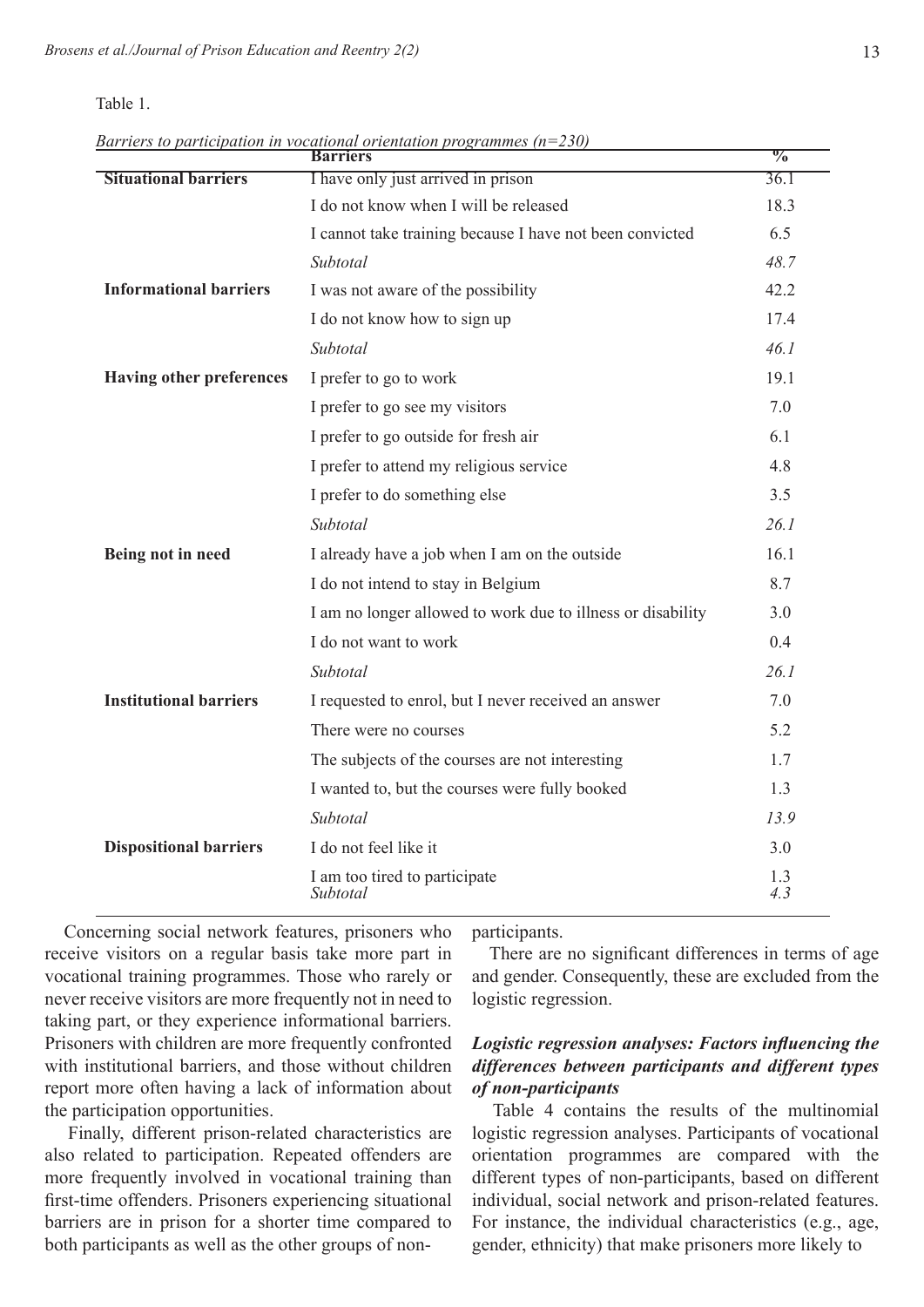Table 2.

*Types of participants and non-participants of vocational orientation programmes (n=406)* 

|              | Is the<br>prisoner<br>in need to<br>follow vo-<br>cational<br>training? | Does the<br>prisoner<br>experience<br>institution-<br>al barri-<br>ers? | <b>Does the</b><br>prisoner<br>lack infor-<br>mation? | Does the<br>prisoner<br>experi-<br>ence dis-<br>positional<br>barriers? | Does the<br>prisoner<br>prefer<br>other ac-<br>tivities? | Does the<br>prisoner<br>experi-<br>ence sit-<br>uational<br>barriers? | Does the<br>prisoner<br>take part? | $\frac{0}{0}$ |
|--------------|-------------------------------------------------------------------------|-------------------------------------------------------------------------|-------------------------------------------------------|-------------------------------------------------------------------------|----------------------------------------------------------|-----------------------------------------------------------------------|------------------------------------|---------------|
| Participants | Yes                                                                     | No                                                                      | $\overline{\text{No}}$                                | No                                                                      | $\overline{No}$                                          | $\overline{\text{No}}$                                                | <b>Yes</b>                         | 42.1          |
| $NP$ group 1 | Yes                                                                     | $\overline{No}$                                                         | $\overline{No}$                                       | $\overline{No}$                                                         | $\overline{No}$                                          | Yes                                                                   | $\overline{No}$                    | 9.6           |
| NP group 2   | Yes                                                                     | N <sub>o</sub>                                                          | N <sub>o</sub>                                        | N <sub>o</sub>                                                          | Yes                                                      |                                                                       | N <sub>o</sub>                     | 6.9           |
| NP group 3   | Yes                                                                     | N <sub>0</sub>                                                          | N <sub>o</sub>                                        | Yes                                                                     |                                                          |                                                                       | N <sub>o</sub>                     | 1.2           |
| NP group 4   | Yes                                                                     | N <sub>o</sub>                                                          | Yes                                                   |                                                                         |                                                          |                                                                       | No                                 | 18.2          |
| $NP$ group 5 | Yes                                                                     | Yes                                                                     |                                                       |                                                                         |                                                          |                                                                       | N <sub>o</sub>                     | 5.9           |
| NP group 6   | N <sub>0</sub>                                                          |                                                                         |                                                       |                                                                         |                                                          |                                                                       | N <sub>o</sub>                     | 16.0          |

*Note: NP = non participants* 

experience certain barriers to participation in vocational orientation programmes are investigated.

 The regressions examine the effect of different predictors between the various types of non-participants and participants of vocational orientation programmes. Prisoners with children and those who never or rarely received visitors were about 2.5 times more likely to not be in need of vocational orientation programmes than to be a participant (respectively  $OR = 2.318$ ; OR  $= 2.739$ ,  $p < .05$ ). First-time offenders were also more likely to have no need for vocational training than to participate (OR = 1.875,  $p < .10$ ).

When comparing participants and non-participants experiencing institutional barriers (group 2), prisoners with a poor understanding of the Dutch language and those with children were more likely to face this kind of barrier than to be a participant of vocational orientation programmes (respectively  $OR = 4.392$ ;  $OR = 2.915$ , p  $< 0.10$ .

Prisoners with a poor or little understanding of the Dutch language (OR = 4.724,  $p < .05$ ), first time offenders,  $(OR = 2.520, p < .05)$ , those with a foreign nationality (OR = 2.493,  $p \lt 0.10$ ), and those who never or rarely received visitors ( $OR = 2.289$ ,  $p < .10$ ) were more likely to face informational barriers than to participate in vocational orientation programmes. Besides, time of confinement is negatively related to experiencing informational barriers. Prisoners with a longer current sentence length were 20% less likely to be non-participants due to informational barriers (OR  $=$  .797,  $p < .05$ ) than to be participants in vocational training programmes.

Having other preferences is associated with whether or not someone was a first time prisoner and understanding of the Dutch language. First time offenders  $(OR = 3.268, p < .05)$  and those with a poor or little understanding of the Dutch language ( $OR = 3.169$ ,  $p <$ .10) were three times more likely to have preferences for other activities than to be a participant in vocational orientation programmes.

Lastly, those with a short current sentence length  $(OR = .422, p < .05)$ , a higher number of school years attended (OR = 1.156,  $p < .05$ ), with children (OR = 2.419,  $p < .10$ ) and a poor or little understanding of the Dutch language ( $OR = 3.203$ ,  $p < .10$ ) were more likely to be confronted with situational barriers than to participate in vocational training.

This model explained between 41.0% and 42.9% of the variance between the different types of nonparticipants and participants of vocational education.

### **Discussion**

Our study is one of the first that investigates the barriers that hinder the participation of prisoners in vocational orientation programmes. The framework of factors that impede participation in adult education outside prison (e.g., Cross, 1981; Darkenwald & Merriam, 1982; Johnstone & Rivera, 1965) is applied to vocational education in prison. Furthermore, the framework is extended by the introduction of clashing activities and a lack of need to get involved in vocational education. When considering the different types of barriers independently, it is demonstrated that prisoners who do not take part in vocational orientation programmes while in prison are in particular confronted with situational and informational barriers. To some extent, prisoners also have preferences for other activities or are not in need of vocational education. Experiencing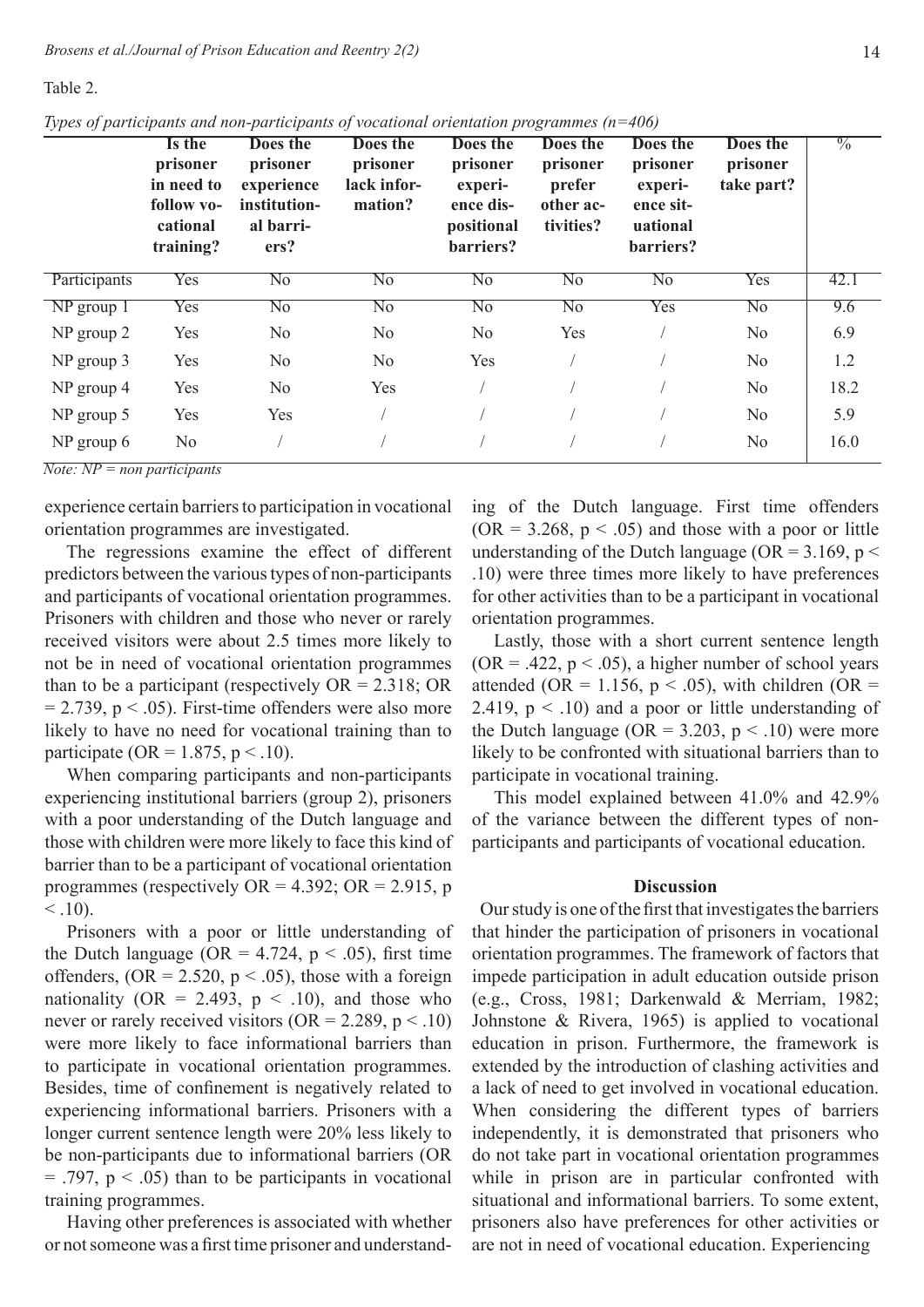| Variable                                                 | Group 1:<br>Being not in need |          | Group 2: Institu-<br>tional barriers |          | Group 3: Infor-<br>mational barri- |          | Group 4:<br><b>Dispositional</b> |                   | Group 5:<br><b>Having other</b> |             | Group 6: Situa-<br>tional barriers |              | <b>Participants</b> |          |
|----------------------------------------------------------|-------------------------------|----------|--------------------------------------|----------|------------------------------------|----------|----------------------------------|-------------------|---------------------------------|-------------|------------------------------------|--------------|---------------------|----------|
|                                                          | $\frac{0}{0}$                 | $\cal M$ | $\frac{0}{0}$                        | $\cal M$ | ers<br>$\frac{0}{0}$               | $\cal M$ |                                  | $\int_0$ barriers |                                 | greferences | $\frac{0}{0}$                      | $\mathbf{M}$ | $\frac{0}{0}$       | M        |
| Individual char-<br>acteristics<br>Age                   |                               | 34.57    |                                      | 32.67    |                                    | 31.26    |                                  | 43.5              |                                 | 32.00       |                                    | 33.24        |                     | 31.66    |
| Gender<br>Male                                           | 16.4                          |          | 5.3                                  |          | 18.9                               |          | 1.1                              |                   | 6.4                             |             | 9.2                                |              | 42.6                |          |
| Female                                                   | 12.8                          |          | 10.6                                 |          | 12.8                               |          | 2.1                              |                   | 10.6                            |             | 12.8                               |              | 38.3                |          |
| Ethnicity<br>Belgian                                     | 12.1                          |          | $1.9*$                               |          | $7.6*$                             |          | 1.9                              |                   | 7.0                             |             | 10.2                               |              | $59.2*$             |          |
| Other nation-                                            | 18.9                          |          | $8.8*$                               |          | 24.7*                              |          | .9                               |                   | 7.0                             |             | 9.7                                |              | $30.0*$             |          |
| ality<br>Number of school<br>years                       |                               | $9.69*$  |                                      | $9.21*$  |                                    | $10.17*$ |                                  | $17.00*$          |                                 | $10.67*$    |                                    | 11.38*       |                     | $10.45*$ |
| Understanding of<br>Dutch                                |                               |          |                                      |          |                                    |          |                                  |                   |                                 |             |                                    |              |                     |          |
| Not at all or a<br>little bit<br>Good                    | 18.1<br>13.1                  |          | $8.8*$<br>$2.9*$                     |          | $30.1*$<br>$7.8*$                  |          | $.5\,$<br>1.9                    |                   | 7.8<br>5.8                      |             | 9.8<br>9.7                         |              | $24.9*$<br>58.7*    |          |
| Social network                                           |                               |          |                                      |          |                                    |          |                                  |                   |                                 |             |                                    |              |                     |          |
| <b>features</b><br>Receiving visitors<br>Rarely or never | $21.0*$                       |          | 6.3                                  |          | $27.3*$                            |          | 1.4                              |                   | 8.4                             |             | 7.7                                |              | $28.0*$             |          |
| At least one a<br>month<br>Having children               | $12.1*$                       |          | 4.8                                  |          | 13.9*                              |          | 1.2                              |                   | 6.3                             |             | 9.9                                |              | $50.8*$             |          |
| Yes<br>No<br>Prison-related                              | $\frac{18.6}{14.7}$           |          | $8.7*$<br>3.0*                       |          | $^{12.8*}_{22.3*}$                 |          | $^{2.3}_{.5}$                    |                   | 7.066                           |             | $^{11.6}_{7.1}$                    |              | $39.0$<br>45.7      |          |
| characteristics<br>Time served                           |                               | $4.37*$  |                                      | 5.18*    |                                    | $4.20*$  |                                  | $5.00*$           |                                 | $5.16*$     |                                    | $2.47*$      |                     | $4.80*$  |
| Being a repeated<br>offender<br>No<br>Yes                | $18.0$<br>15.0                |          | $\frac{4.9}{5.0}$                    |          | $^{23.3}_{12.2}$                   |          | $1.0$<br>$1.1$                   |                   | $^{10.7*}_{3.3*}$               |             | $8.7$<br>11.1                      |              | $33.5*$<br>52.2*    |          |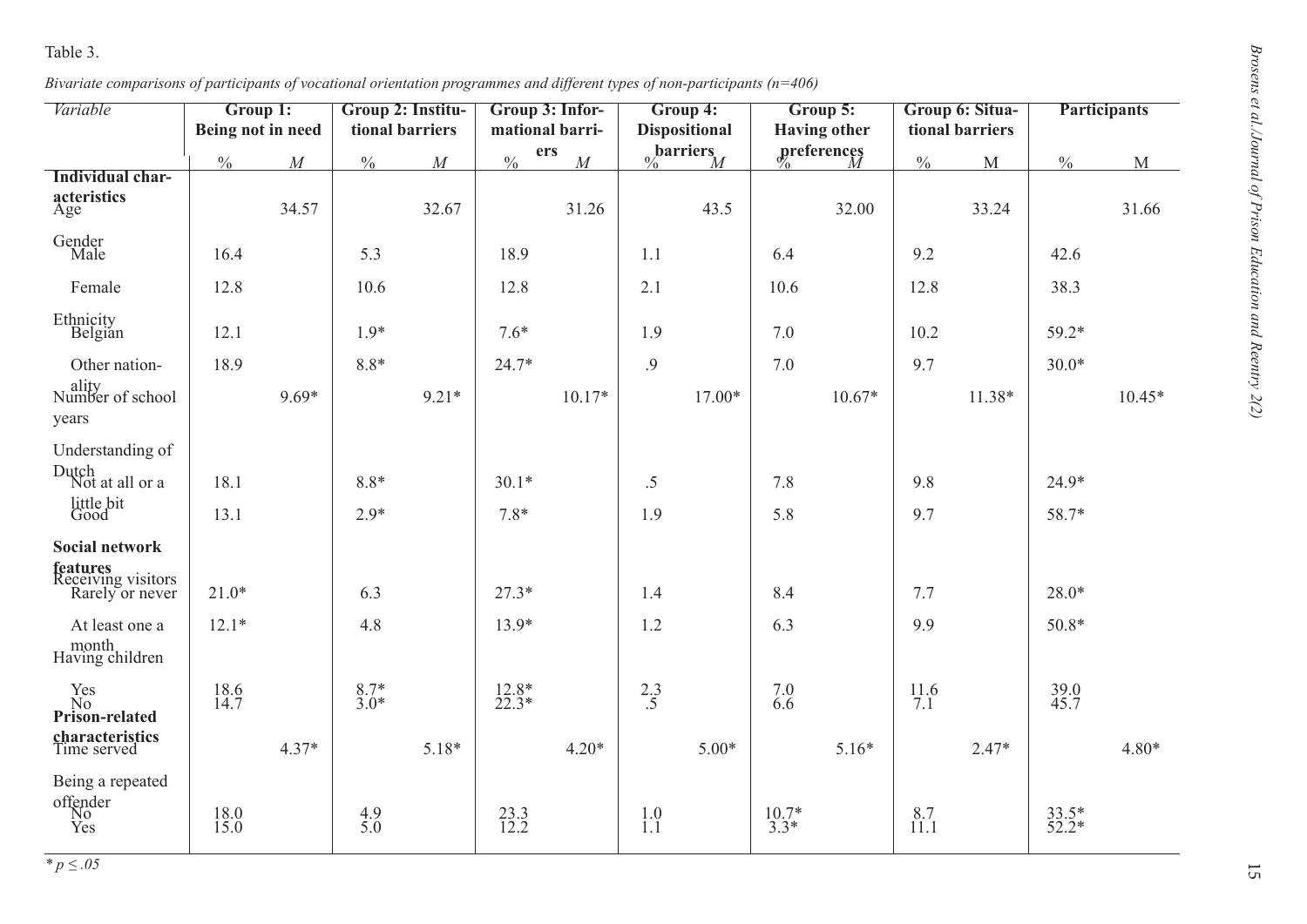| <b>Participants versus</b>                                                                                          |                         | <b>Group 1: Being</b><br>not in need | Group 2: Institu-<br>tional barriers |        | Group 3: Infor-<br>mational barriers |           | Group 4: Dispo-<br>sitional barriers |      | <b>Group 5: Having</b><br>other preferences |          | Group 6: Situa-<br>tional barriers |           |
|---------------------------------------------------------------------------------------------------------------------|-------------------------|--------------------------------------|--------------------------------------|--------|--------------------------------------|-----------|--------------------------------------|------|---------------------------------------------|----------|------------------------------------|-----------|
|                                                                                                                     | $\overline{\mathbf{B}}$ | Exp.                                 | $\overline{B}$                       | Exp.   | $\overline{\mathbf{B}}$              | Exp.      | $\overline{B}$                       | Exp. | $\overline{B}$                              | Exp.     | $\overline{B}$                     | Exp.      |
| Individual character-<br>istics                                                                                     |                         | (B)                                  |                                      | (B)    |                                      | (B)       |                                      | (B)  |                                             | (B)      |                                    | (B)       |
| Bad or little under-<br>standing of the<br>Dutch language<br>$(Good=Ref.)$                                          | .590                    | 1.804                                | 1.480                                | 4.392* | 1.553                                | $4.724**$ |                                      |      | 1.184                                       | $3.269*$ | 1.164                              | $3.203*$  |
| Foreign nationality                                                                                                 | .300                    | 1.349                                | 1.060                                | 2.886  | .931                                 | 2.493*    |                                      |      | $-.304$                                     | .738     | .278                               | 1.320     |
| $(Belgian = Ref.)$<br>Number of school                                                                              | .012                    | 1.012                                | .030                                 | 1.031  | .039                                 | 1.040     |                                      |      | .040                                        | 1.041    | .145                               | $1.156**$ |
| years<br>Social network fea-                                                                                        |                         |                                      |                                      |        |                                      |           |                                      |      |                                             |          |                                    |           |
| tures<br>Having children<br>$(No=ref.)$                                                                             | .841                    | 2.318**                              | 1.070                                | 2.915* | .090                                 | 1.095     |                                      |      | .306                                        | 1.358    | .883                               | 2.419*    |
| Never or rarely<br>receiving visitors<br>(Frequently receiv-<br>ing visitors=ref.)<br><i>Prison-related charac-</i> | 1.008                   | 2.739**                              | 1.082                                | 2.951  | .828                                 | 2.289*    |                                      |      | .257                                        | 1.293    | .544                               | 1.723     |
| <i>teristics</i><br>First-time offender<br>(Repeated offend-<br>$er=ref.$ )                                         | .628                    | 1.875*                               | .255                                 | 1.290  | .924                                 | $2.520**$ |                                      |      | 1.184                                       | 3.268**  | $-.199$                            | .820      |
| Time of confinement                                                                                                 | $-.123$                 | .884                                 | .238                                 | 1.268  | $-.227$                              | .797**    |                                      |      | .046                                        | 1.047    | $-.862$                            | $.422**$  |
| ** $p \leq .05$ , * $p \leq .10$<br>/ Too small to interpret the observations                                       |                         |                                      |                                      |        |                                      |           |                                      |      |                                             |          |                                    |           |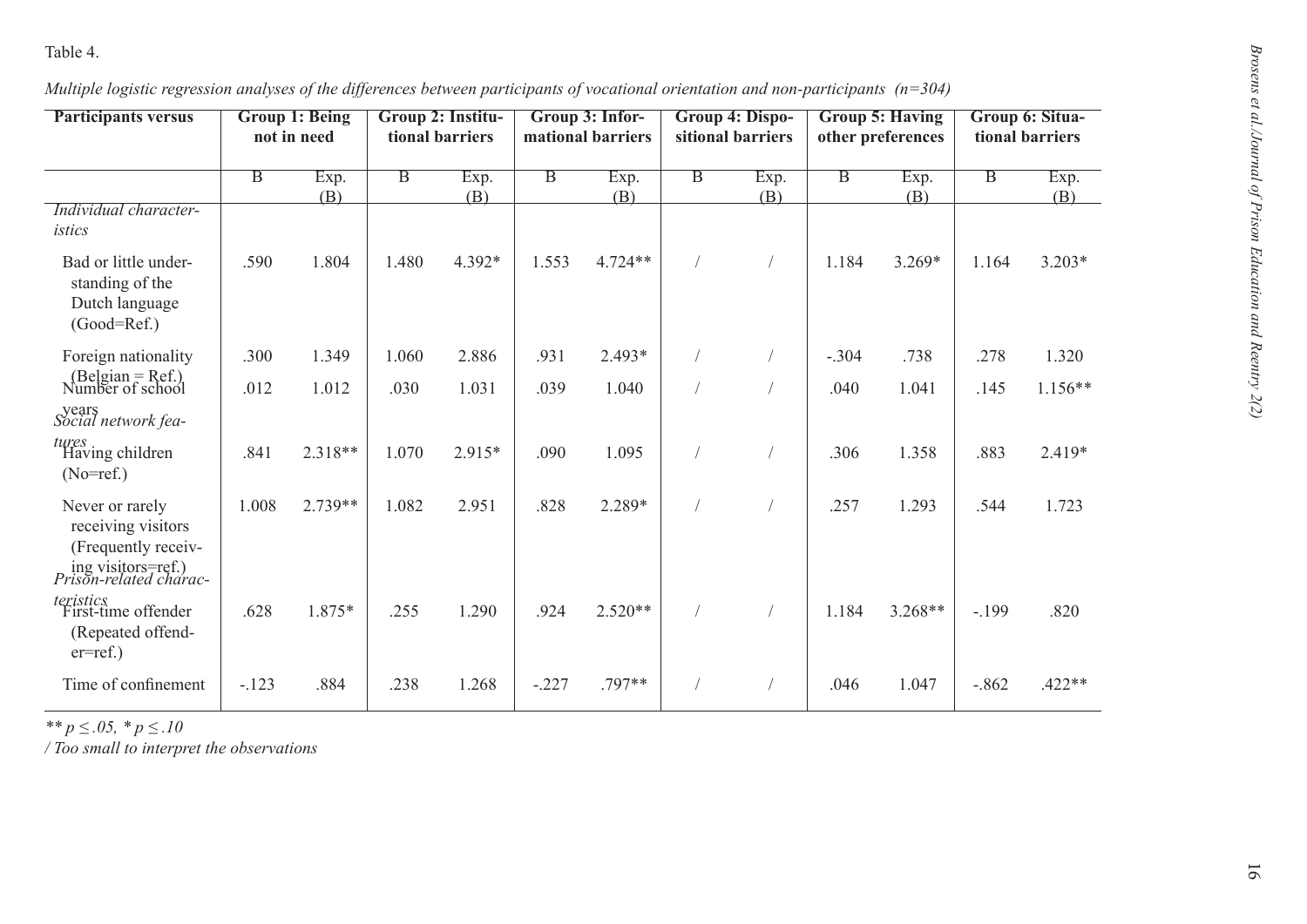institutional barriers, and in particular dispositional barriers, is less common.

The different types of non-participants are compared with participants of vocational orientation programmes on individual, social network and prison-related features using multinomial logistic regression analysis. The results show that knowledge of the Dutch language (an individual characteristic) is the most powerful factor in explaining the differences between those experiencing informational barriers and participants of vocational orientation programmes. Previous research has shown that language barriers prevent foreign prisoners' equitable participation in prison activities (Atabay, 2009). A lack of information about the educational opportunities in a language they understand impedes the participation possibilities of this group (Westrheim & Manger, 2014). Our research strengthens these findings. It is knowledge of a particular language, and not nationality, that determines the possibility of understanding the information about the participation opportunities. Accordingly, nationality and language understanding should not be considered as synonyms. There are Belgian prisoners who experience language difficulties and foreign prisoners who master the Dutch language sufficiently.

A second individual characteristic that explains the differences between participants and non-participants of vocational orientation programmes is the number of years of schooling. The longer prisoners have been to school, the more often situational barriers are experienced. This is in contrast with research concerning participation in adult education in 'free' society which states that low-educated people are more likely to experience these kinds of barriers (e.g., Johnstone & Rivera, 1965; Rubenson & Desjardins, 2009). However, it is not possible to compare the groups of people who experience situational barriers inside and outside prison, as the experienced barriers are completely different. For instance, possible situational barriers that people outside prison experience are a lack of financial support (Hardin, 2008; Johnstone & Rivera, 1965) and family or time commitments (Cross, 1981). A possible explanation for why prisoners with a longer school career identify situational barriers more frequently may be that these people want to have certainty about their detention situation before they start participating in vocational orientation programmes. Future research is recommended to identify the reasons why these prisoners more frequently face situational barriers to participation in vocational orientation programmes.

Also, social network features are related with whether prisoners take part in vocational orientation programmes. Prisoners with children express more frequently a lack of need for vocational orientation programmes than the desire to be a participant. This is surprising, as the literature about participation in (vocational) educational courses while in prison has shown that parents are motivated to participate because they want to be a decent role model for their children (e.g., Hall & Killacky, 2008; Schlesinger, 2005; Torre & Fine, 2005). However, incarceration inevitably disrupts family relations and not all imprisoned parents have the possibility to have or maintain contact with their children (Vigne, Naser, Brooks, & Castro, 2005). Furthermore, the majority of parents worry about their children while they are in prison (Bahr, 2007). It may be possible that these worries hinder prisoners from participating in vocational orientation programmes. Additional research could provide more insight into this issue.

In addition, previous research has shown that prisoners who receive visitors are more likely to participate in educational courses than those who do not receive visitors (Rose, 2004). This is in line with our results. Visitation is considered important, as it allows prisoners to receive social support and maintain connections to the outside world (Connor & Tewksbury, 2015). A plausible explanation might be that the people who come to visit prisoners motivate them to take part in vocational education.

Finally, prison-related features also have an influence on the experience of various kinds of barriers. First time offenders and those with a short current sentence length are more likely to face informational hindrances than to be a participant. Previous research has shown that prisoners can face a lack of information about the available opportunities of vocational education in prison (O'Keeffe et al., 2007; Westrheim & Manger, 2014). It is possible that as time passes, prisoners become more aware of the possibilities for following vocational education, and that prisoners with various prison experiences are informed about the offer due to their previous stay. To anticipate this, certain prisons in the United Kingdom employ prisoners as 'insiders' to provide information about prison life, in particular to new comers and first-time prisoners (Edgar, Jacobson,  $\&$ Biggar, 2011; Jaffe, 2012). Besides, time served seems in particular to have an influence on the experience of situational barriers. Prisoners with a short current sentence length are more likely to face situational barriers than to be a participant. This is a logical conclusion because most of the situational barriers are related to the beginning of a prison sentence (i.e., being just arrived in prison, not knowing their release date,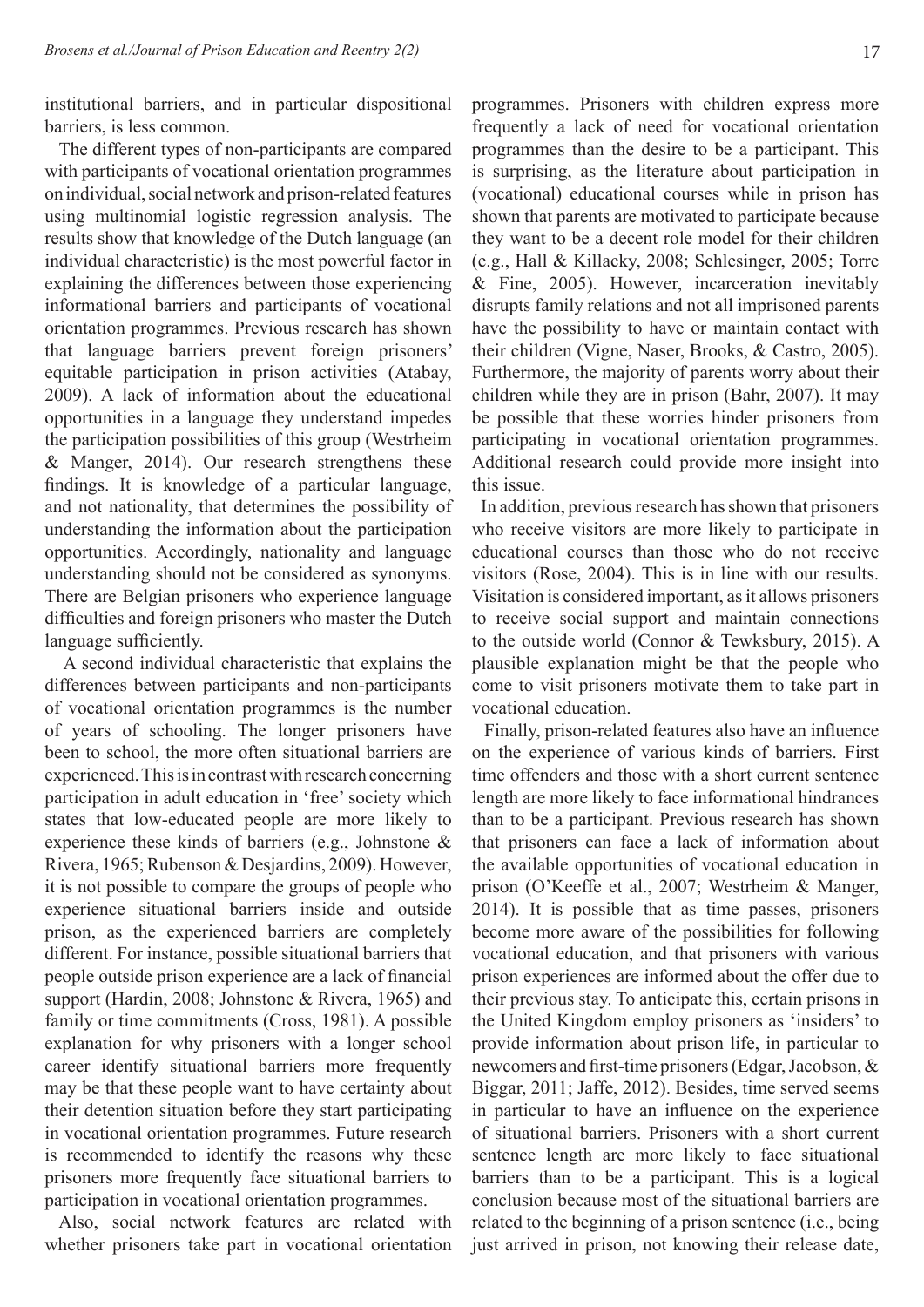and not having been convicted yet).

A last prison-related difference is found between prisoners who have preferences for other activities and participants of vocational orientation programmes. First time prisoners are more likely to prefer to do something else (e.g., going to work, receiving visitors, going outside for fresh air). Previous research has shown that there is a lack of integration between vocational training and prison work (Callan & Gardner, 2005; O'Keeffe et al., 2007). However, the reason that having other preferences is indicated more by first time offenders remains unclear. Further research is recommended to investigate this more in depth in order to provide an explanation.

## *Limitations*

There are some limitations that might affect the interpretation of the results presented. Because the study took place in one remand prison in Belgium, it is not possible to generalize the findings to other prisons. Previous research has shown that characteristics that are specific to one prison (e.g., security level, crowding) can have an influence on the behaviour of prisoners (Dye, 2010; Lahm, 2008). Including both correctional institutions with remanded prisoners and prisons where sentences are served would enrich the data and could indicate the similarities and differences in the experience of barriers to participation in vocational education among various prison populations. For instance, this research shows that situational barriers are the most identified category of barriers. We hypothesize that these barriers are of less importance in prisons holding only convicted prisoners.

Second, the forms of vocational training in this study are limited because of the context of a remand prison. Prisoners can only have conversations with a consultant or follow some courses in a group (e.g., learning to build up a CV, getting solicitation tips, orientation and assessment trainings). It would be interesting to investigate the barriers that prisoners face to participation in a greater variety of vocational programmes, for instance professionally oriented courses (e.g., brick laying, painting, kitchen and cooking). Mostly, these courses are offered in correctional institutions where sentences are served. Nevertheless, more than research attention for participation in vocational education is necessary. The study of barriers to prison education more generally should be an important area for future research. Most of the research about prison education focuses on the motivations to take part (e.g., Boshier, 1983; Maggioncalda, 2007; Manger et al., 2010), while existing research on the barriers is rather scarce

(Brosens, 2013).

Besides, our study has shown that 42.1% of the prisoners have participated at least once in vocational orientation programmes. Nevertheless, we do not know if they experienced certain categories of barriers in the past. It can be that they were confronted with, for instance, situational or institutional barriers, but that they overcame these difficulties or participated despite certain barriers they experienced. Future research can provide more insight into these aspects.

*-*Furthermore, due to the low educational level of the prisoners (Behan, 2014; Social Exclusion Unit, 2002), it was necessary to develop an accessible and user-friendly questionnaire. In order to so, first specialists on clear language usage checked the survey instrument. Afterwards, the questionnaire was piloted among 34 prisoners. During and after the prisoners had completed the survey, they were asked to reflect on the user-friendliness and the content of the questionnaire. We had the intention of including various validated measurement instruments in the final questionnaire (e.g., GHQ-12, MOS-scale). During the pilot phase, the prisoners were asked to fill in the GHQ-12 as a test. It became clear that it was very difficult for them to fill in these kinds of questions. Ultimately, we decided not to include more validated measurement instruments in the final questionnaire. Also questions about the barriers could be presented using likert scales so that the respondents could indicate how important a barrier was in comparison with other barriers. However, due to their low educational level, we decided to use nominal categorical variables (yes/no) in the questions about barriers due to their simplicity.

A fourth limitation is linked to the number of dispositional barriers included in our study, which is rather small. The number of dispositional barriers could be increased by the inclusion of barriers indicated in the literature about participation in adult education in the general population, e.g., feeling too old to learn or not enjoying participation in vocational education (Darkenwald & Merriam, 1982).

# *Implications for policy and practice and future*  research

Despite the limitations, this study provides innovative insights into the barriers that hinder prisoners' participation in vocational orientation programmes. Having insights into these aspects, policy makers and activity organisers can try to anticipate the barriers and strive to make the offer available for everyone who wants to take part in vocational orientation programmes. Because barriers on various levels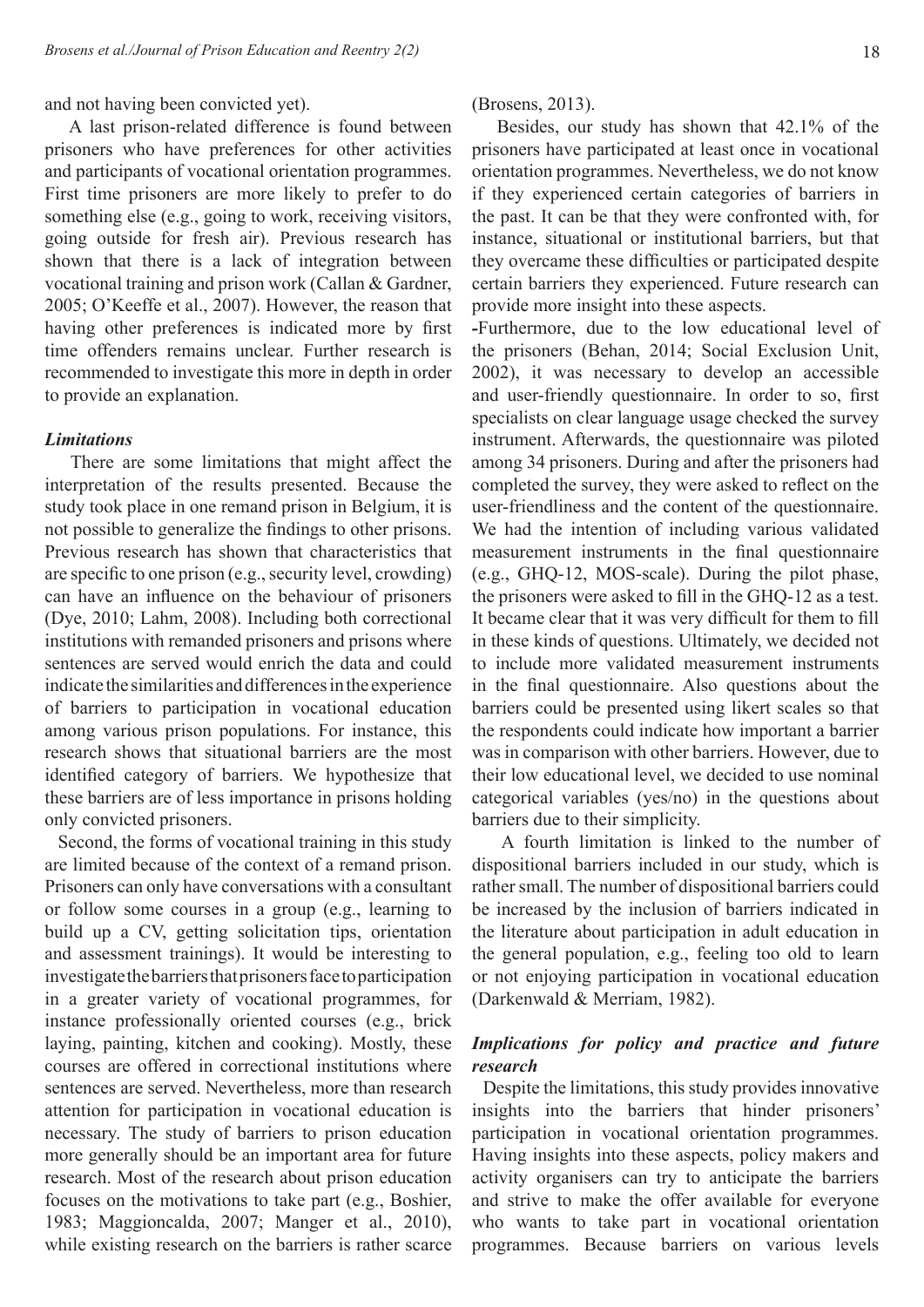determine non-participation, we discuss separately the possible interventions at each level.

First, it seems easiest to anticipate informational barriers. In particular, prisoners who have difficulties with the Dutch language do not take part in vocational training because they experience a lack of information about the participation opportunities. Policy makers and activity organisers can inform prisoners facing language barriers about the offer of Dutch language courses. Such courses can help prisoners to understand the information that is given and their surrounding in the prison (Westrheim  $\&$ , 2013). It is necessary that the education opportunities are pointed out and that information is given about how to apply (West, 1994). For foreign prisoners it is essential that information is given in an understandable language (Westrheim & Manger, 2014). Besides, cooperation between the educational providers responsible for the Dutch language courses and vocational training would be interesting. One possibility might be to use a vocational training course as an applied Dutch course. Furthermore, first time prisoners and those who are recently arrived in prison also frequently indicate informational barriers. Special attention might be paid to these groups in disseminating information about the offer of vocational training.

Another category of barriers that seems possible to anticipate is the perceived lack of need. Our study demonstrates that prisoners who rarely or never receive visitors are more likely to have no need to take part in vocational education. It is possible that community volunteers could play a valuable role for these prisoners, as in some cases visitation from family and friends might be challenging (e.g., sex offenders, foreign nationals). Visiting volunteers can be useful for providing these prisoners with social support and connections to the outside world (Connor & Tewksbury, 2015). Although having visits from community volunteers might be less effective in affecting prisoners' behaviour than visits of close relatives, the interactions with these volunteers can help prisoners to offset the day-to-day strains of prison life (Cochran & Mears, 2013) and might provide them with valuable information about prison opportunities.

Third, anticipating institutional barriers also seems to be possible. Receiving no answer to a report note (i.e., request to register) and lack of course availability are the most indicated hindrances within this category. Additional research could reveal the reasons why activity organisers do not always respond to the report notes and which vocational training courses prisoners want to follow.

Furthermore, having preferences for other activities like going to work, receiving visitors and going outside for fresh air also prevents some prisoners from taking part. A prison wherein the different activities take place at different times could tackle these barriers. In this kind of prison, people can work during the day and follow vocational training during the evening, for instance. In particular first time offenders express having preferences for other activities. Research could shed additional light on the reasons why this group more frequently wants to do something other than take part in vocational education.

There is also a group of prisoners who do not participate due to dispositional barriers. Reducing these hindrances concerns encouragement, motivation and emotional support (Sticht, McDonald, & Erickson, 1998).

Finally, anticipating situational barriers seems to be the most difficult as these barriers are outside the control of the educational providers (Bunyan & Jordan, 2005). Most of these barriers are related to the beginning of a prison sentence. We would recommend anticipating other kinds of obstacles. Previous research outside correctional institutions has also indicated that it is difficult to make recommendations for tackling situational barriers (Sticht et al., 1998).

#### **References**

- Alós, R., Estaban, F., Jódar, P., & Miguélez, F. (2011). *Effects of prison work programmes on the employability of ex-prisoners.* (DemoSoc Working Paper No. No. 2011-43). Barcelona: Universitat Pompeu Fabra.
- Alós, R., Esteban, F., Jódar, P., & Miguélez, F. (2015). Effects of prison work programmes on the employability of ex-prisoners. *European Journal of Criminology*, *12*(1), 35–50, doi: 10.1177/1477370814538776.
- Atabay, T. (2009). *Handbook on prisoners with special needs. Criminal justice handbook series*. Vienna: United Nations Publications.
- Bahr, S. J. (2007). Incarceration, poverty, and families. In D. R. Crane & T. B. Heaton (Eds.), *Handbook of Families and Poverty* (pp. 269–287). California: Sage Publications.
- Batiuk, M. E., Lahm, K. F., Mckeever, M., Wilcox, N., & Wilcox, P. (2005). Disentangling the effects of correctional education: Are current policies misguided? An event history analysis. *Criminal Justice*, *5*(1), 55–74, doi: 10.1177/1466802505050979.
- Behan, C. (2014). Learning to escape: Prison education, rehabilitation and the potential for transformation.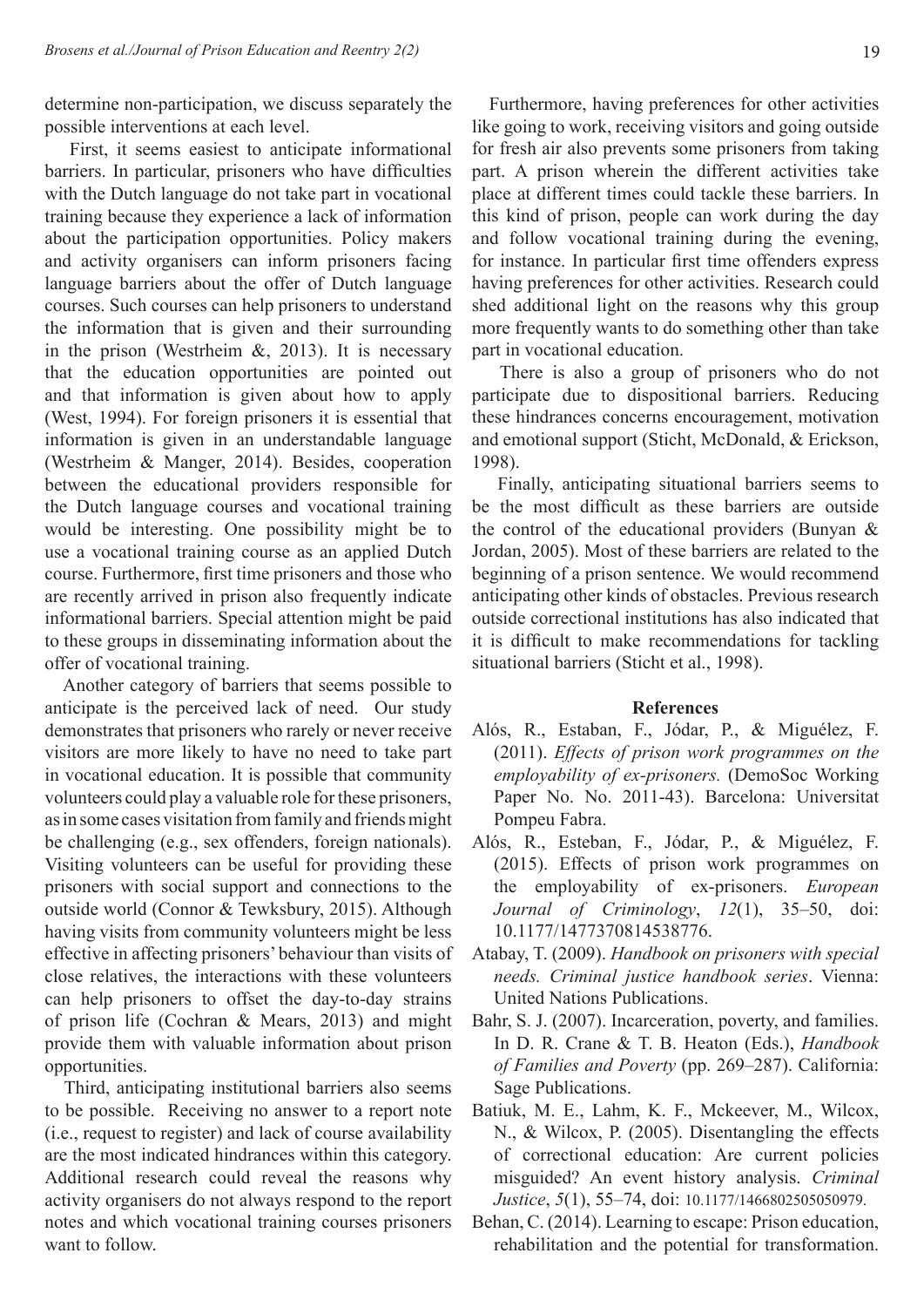*Journal of Prison Education and Reentry*, *1*(1), 20– 31, doi: 10.15845/jper.v1i1.

- Boshier, R. (1983). *Education inside. Motives for participation in prison education programmes.*  Vancouver: University of British Colombia.
- Brosens, D. (2013). Participation in prison programmes: Encouraging and discouraging factors. In P. Ponsaers, A. Crawford, J. de Maillard, J. Shapland, & A. Verhage (Eds.), *Crime, violence, justice and social order. Monitoring contemporary security issues* (pp. 257-298). Antwerp: Maklu.
- Brosens, D., De Donder, L., Dury, S., & Verté, D. (2015). Building a research partnership in a prison context: From collaboration to co-construction. *Sociological Research Online, 20*(3), doi: 10.5153/3693.
- Bunyan, K., & Jordan, A. (2005). Too late for the learning: lessons from older learners. *Research in Post-Compulsory Education*, *10*(2), 267–288.
- Callan, V., & Gardner, J. (2005). *Vocational education and training provision and recidivism in Queensland correctional institutions.* Adelaide: National Center for Vocational Education Research.
- Cochran, J. C., & Mears, D. P. (2013). Social isolation and inmate behavior: A conceptual framework for theorizing prison visitation and guiding and assessing research. *Journal of Criminal Justice*, *41*(4), 252– 261, doi: 10.1016/j.jcrimjus.2013.05.001.
- Connor, D. P., & Tewksbury, R. (2015). Prison inmates and their visitors: An examination of inmate characteristics and visitor types. *Prison Journal*, *95*(2), 159–177, doi: 10.1177/0032885515575262.
- Cross, K. P. (1981). *Adults as learners: Increasing participation and facilitating learning*. San Francisco: Jossey-Bass.
- Darkenwald, G. G., & Merriam, S. B. (1982). *Adult education: Foundations of practice*. Harper & Row.
- Desjardins, R., Rubenson, K., & Milana, M. (2006). *Unequal chances to participate in adult learning: International perspectives*. Paris: UNESCO.
- Dye, M.H. (2010). Deprivation, importation, and prison suicide: Combined effects of institutional conditions and inmate composition. *Journal of Criminal Justice, 38*(4), 796-806, doi: 10.1016/j. jcrimjus.2010.05.007.
- Edgar, K., Jacobson, J., & Biggar, K. (2011). *Time well spent: A practical guide to active citizenship and volunteering in prison*. London: Prison Reform Trust.
- Flynn, S., Brown, J., Johnson, A., & Rodger, S. (2011). Barriers to education for the marginalized adult learner. *Alberta Journal of Educational Research*, *57*(1), 43–58.
- FOD Justice (2013). *Directorate general Penitentiary: Annual report 2012.* Brussels: DG EPI-Penitentiaries.
- Gerber, J., & Fritsch, E. J. (1995). Adult academic and vocational correctional education programs: A review of recent research. *Journal of Offender Rehabilitation*, *22*(1-2), 119–142, doi: 10.1300/ J076v22n01\_08.
- Gordon, H. R. D., & Weldon, B. (2003). The impact of career and technical education programs on adult offenders: Learning behind bars. *Journal of Correctional Education*, *54*(4), 200–209.
- Hall, R. S., & Killacky, J. (2008). Correctional education from the perspective of the prisoner student. *Journal of Correctional Education*, *59*(4), 301–320.
- Hardin, C. J. (2008). Adult students in higher education: A portrait of transitions. *New Directions for Higher Education*, *2008*(144), 49–57, doi: 10.1002/he.325.
- Hunter, G., & Boyce, I. (2009). Preparing for employment: Prisoners' experience of participating in a prison training programme. *The Howard Journal of Criminal Justice*, *48*(2), 117–131, doi: 10.1111/j.1468-2311.2008.00551.x.
- Jaffe, M. (2012). *Peer support and seeking help in prison: A study of the Listener scheme in four prisons in England* (Doctoral dissertation). Keele University, Keele.
- Johnstone, J. W. C., & Rivera, R. J. (1965). *Volunteers for learning: A study of the educational pursuits of American adults*. Aldine Publishing Company.
- Lahm, K. F. (2008). Inmate-on-inmate assault: A multilevel examination of prison violence. *Criminal Justice and Behavior*, *35*(1), 120–137, doi: 10.1177/0093854807308730.
- Lawrence, S., Mears, D. P., Dubin, G., & Travis, J. (2002). *The practice and promise of prison programming*. Washington, D.C.: Urban Institute: Justice Policy Center.
- MacKenzie, D. L. (2006). *What works in corrections: Reducing the criminal activities of offenders and delinquents*. Cambridge: Cambridge University Press.
- Maggioncalda, E.C. (2007). *Inmate motivations to participate in prison programs: Are they related to actual participation?* (Doctoral dissertation). Capella University.
- Manger, T., Eikeland, O., Diseth, Å., Hetland, H., & Asbjørnsen, A. (2010). Prison inmates' educational motives: Are they pushed or pulled? *Scandinavian Journal of Educational Research*, *54*(6), 535–547, doi: 10.1080/00313831.2010.522844.
- O'Keeffe, C., Senior, P., & Monti-Holland, V. (2007).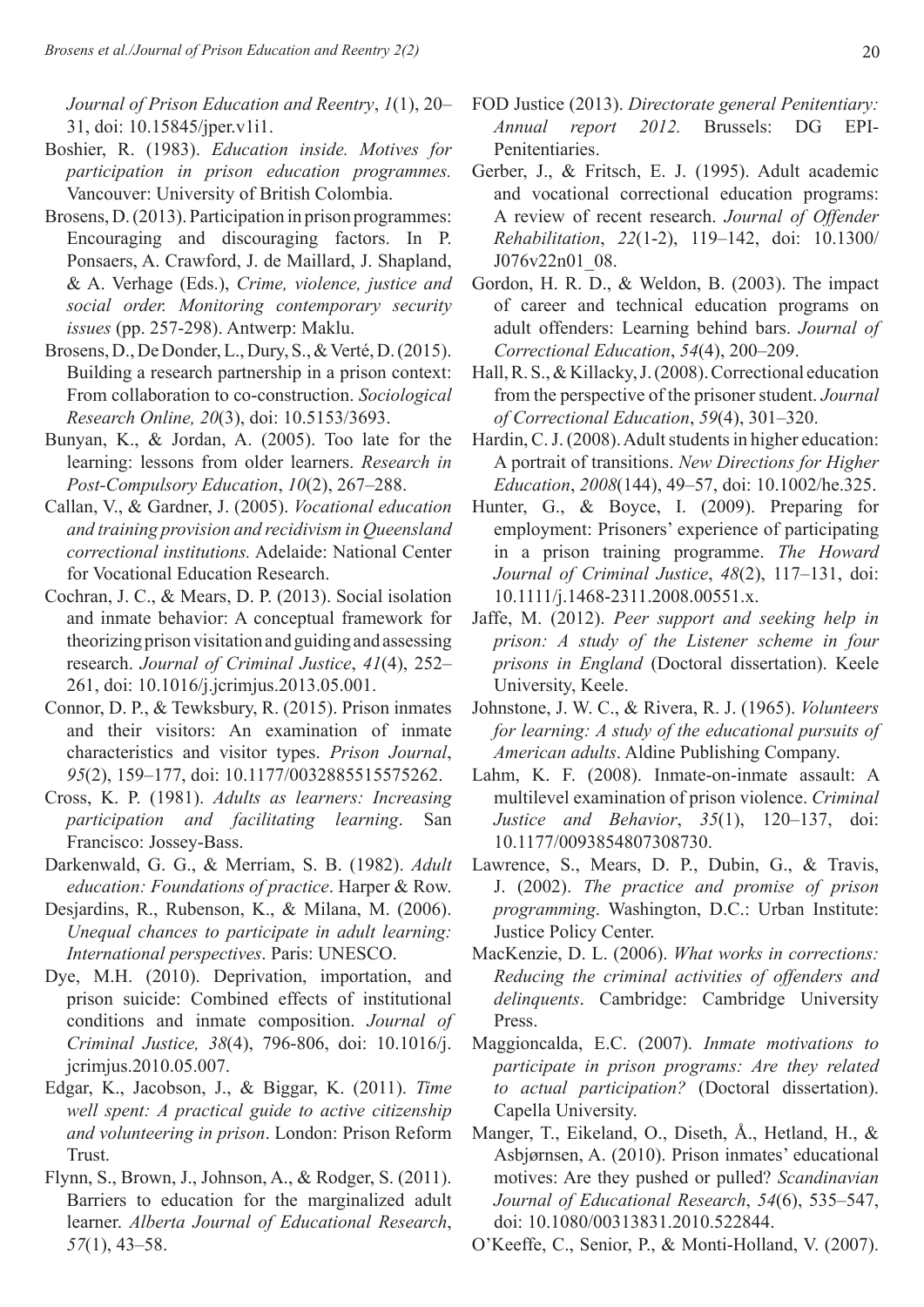Barriers to employment, training and education in prison and beyond: A peer-led solution. In R. Sheehan, G. McIvor, & C. Trotter (Eds.), *What works with women offenders* (pp. 240–261). Portland: Willian Publishing.

- Petersilia, J. (2003). *When prisoners come home: Parole and prisoner reentry*. Oxford University Press.
- Rose, C. (2004). Women's participation in prison education: What we know and what we don't know. *Journal of Correctional Education, 55*(1), 78-100.
- Rubenson, K., & Desjardins, R. (2009). The impact of welfare state regimes on barriers to participation in adult education: A bounded agency model. *Adult Education Quarterly*, *59*(3), 187–207, doi: 10.1177/0741713609331548.
- Schlesinger, R. (2005). Better myself: Motivation of African Americans to participate in correctional education. *Journal of Correctional Education, 59*(4), 339-347.
- Slotboom, A.-M., Kruttschnitt, C., Bijleveld, C., & Menting, B. (2011). Psychological well-being of incarcerated women in the Netherlands: Importation or deprivation? *Punishment & Society*, *13*(2), 176– 197, doi: 10.1177/1462474510396313.
- Snacken, S. (2007). Penal policy and practice in Belgium. In *Crime, Punishment and Politics in Comparative Perspective, 36*(3), 127–215.
- Social Exclusion Unit. (2002). *Reducing re-offending by ex-prisoners*. London: Social Exclusion Unit.
- Spark, C., & Harris, A. (2005). Vocation, vocation: A study of prisoner education for women. *Journal of Sociology*, *41*(2), 143–161, doi: 10.1177/1440783305053232.
- Sticht, T. G., McDonald, B., & Erickson, P. R. (1998). *Passports to paradise: The struggle to teach and to learn on the margins of adult education*. San Diego: San Diego consortium for workforce education and lifelong learning.
- Tello, S. F. (2007). An analysis of student persistence in online education. *Journal of Information and Communication Technology*, *3*(3), 47–62.
- Torre, M.E., & Fine, M. (2005). Bar none: Extending affirmative action to higher education in prison. *Journal of Social Issues, 61*(3), 569-594, doi: 10.1111/j.1540-4560.2005.00421.x.
- Vacca, J. S. (2004). Educated prisoners are less likely to return to prison. *Journal of Correctional Education*, *55*(4), 297–305.
- Vigne, N. G. L., Naser, R. L., Brooks, L. E., & Castro, J. L. (2005). Examining the effect of incarceration and in-prison family contact on

prisoners' family relationships. *Journal of Contemporary Criminal Justice*, *21*(4), 314–335, doi: 10.1177/1043986205281727.

- Ward, S. A. (2009). Career and technical education in United States prisons: What have we learned? *Journal of Correctional Education*, *60*(3), 191–200.
- Westrheim, K., & Manger, T. (2013). Similarities and differences in Nordic countries. In K. Westrheim & T. Manger (Eds.), *Educational background, preferences and needs. A qualitative study of prisoners from Iraq, Poland, Russia, Serbia and Somalia* (pp. 157–168). Bergen: County Governor of Hordaland, Department of Education.
- Westrheim, K., & Manger, T. (2014). Iraqi prisoners in Norway: Educational background, participation, preferences and barriers to education. *Journal of Prison Education and Reentry*, *1*(1), 6–19, doi: 10.15845/jper.v1i1.
- West, T. (1994). The education of prisoners. In W. Tulasiewicz & G. Strowbridge (Eds.), *Education and the Law. International perspectives* (pp. 127– 137). Routledge: London.
- Wilson, D. B., Gallagher, C. A., & MacKenzie, D. L. (2000). A meta-analysis of corrections-based education, vocation, and work programs for adult offenders. *Journal of Research in Crime and Delinquency*, *37*(4), 347–368, doi: 10.1177/0022427800037004001.